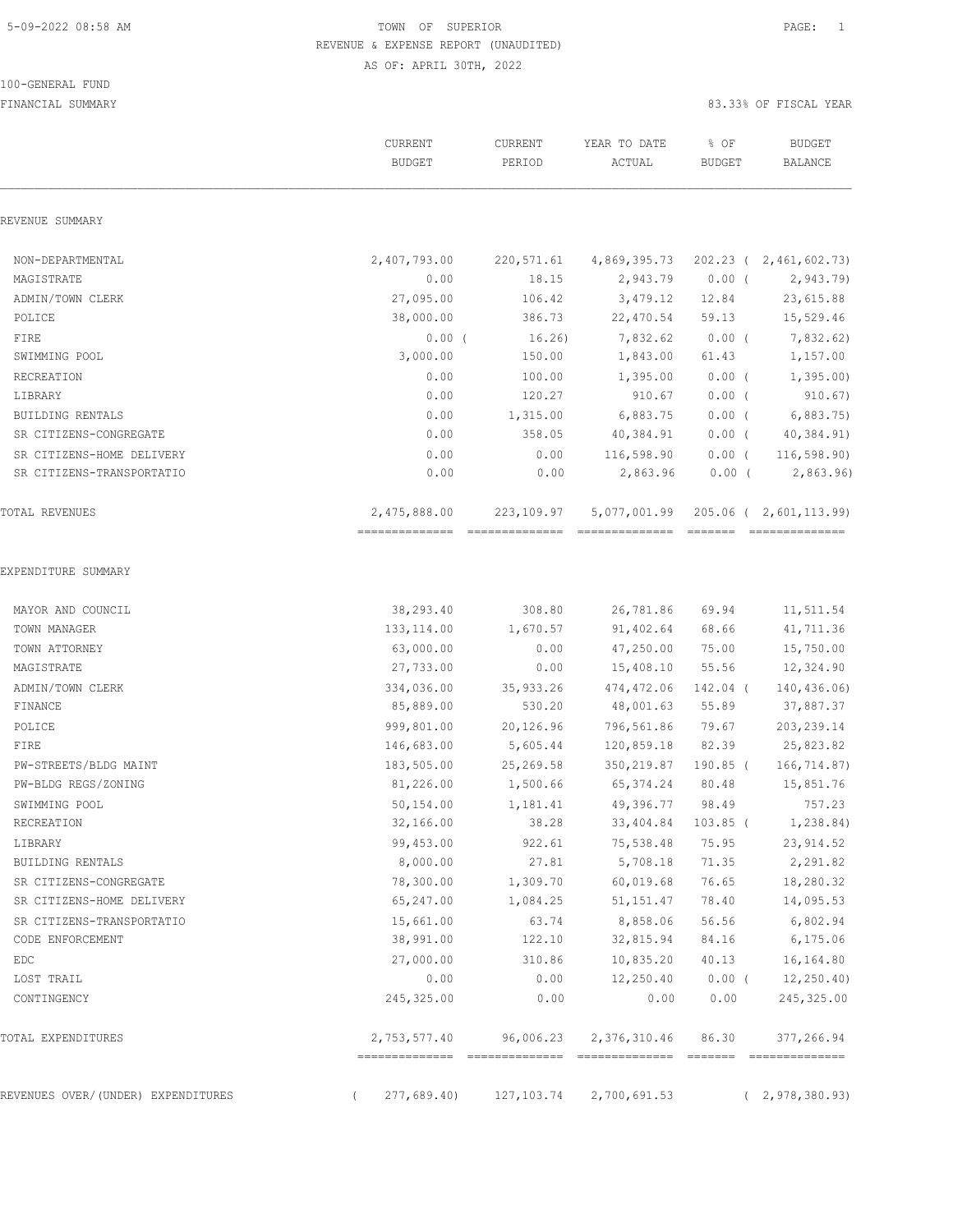|                                    | CURRENT<br><b>BUDGET</b> | CURRENT<br>PERIOD | YEAR TO DATE<br>ACTUAL       | % OF<br><b>BUDGET</b> | <b>BUDGET</b><br><b>BALANCE</b> |
|------------------------------------|--------------------------|-------------------|------------------------------|-----------------------|---------------------------------|
| REVENUE SUMMARY                    |                          |                   |                              |                       |                                 |
| NON-DEPARTMENTAL                   | 11,466.00                | 380.00            | 1,800.00 15.70               |                       | 9,666.00                        |
| TOTAL REVENUES                     | 11,466.00                | 380.00            | 1,800.00                     | 15.70                 | 9,666.00                        |
| EXPENDITURE SUMMARY                |                          |                   |                              |                       |                                 |
| NON-DEPARTMENTAL                   | 19,681.00                |                   | 7,485.11 116,158.85 590.21 ( |                       | 96,477.85)                      |
| TOTAL EXPENDITURES                 | 19,681.00                | 7,485.11          | 116,158.85 590.21 (          |                       | 96,477.85)                      |
| REVENUES OVER/(UNDER) EXPENDITURES | 8,215.00(                |                   | 7, 105. 11) ( 114, 358. 85)  |                       | 106, 143.85                     |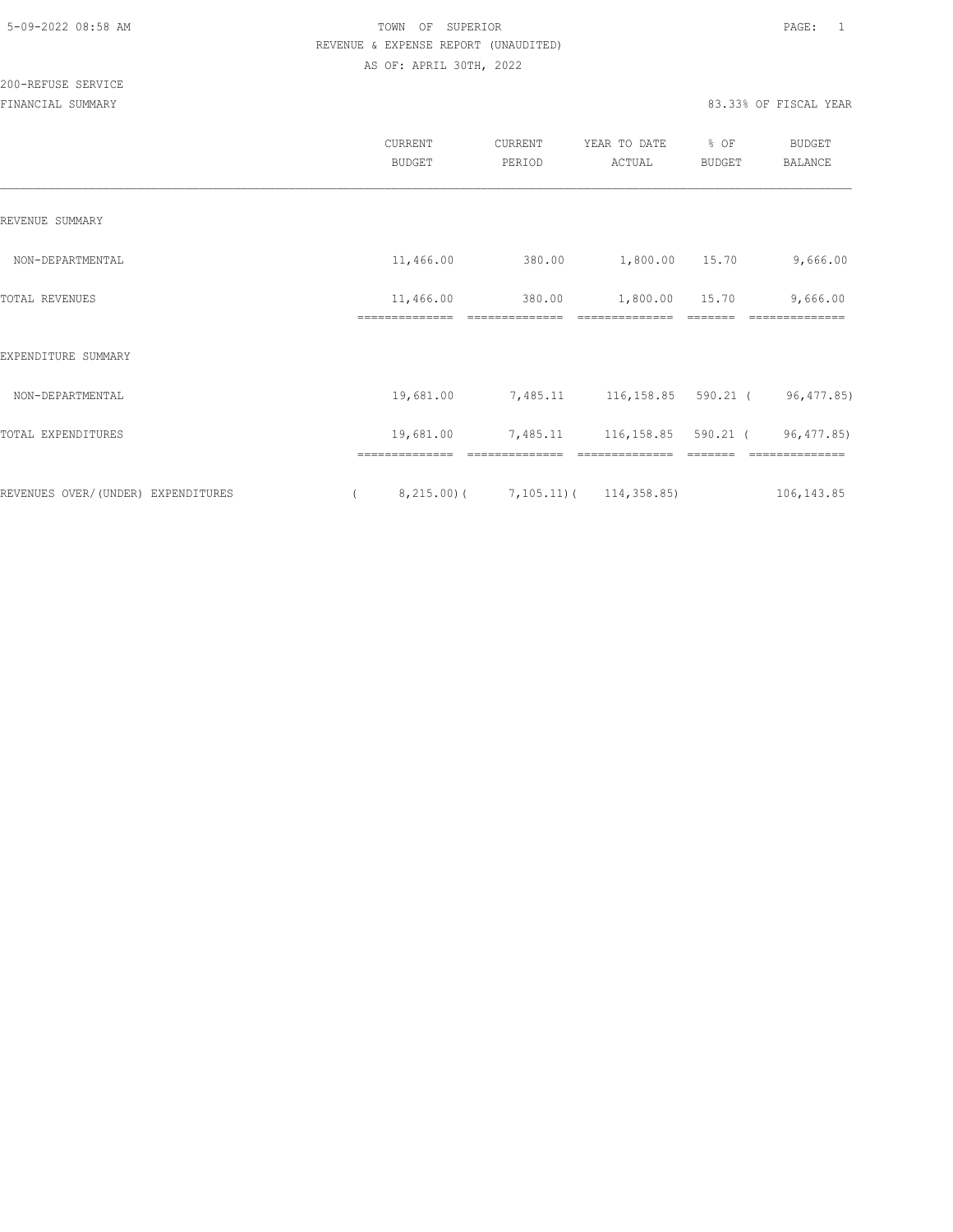#### 210-SEWER

|                                     | CURRENT<br><b>BUDGET</b> | CURRENT<br>PERIOD | YEAR TO DATE<br>ACTUAL     | % OF<br><b>BUDGET</b> | <b>BUDGET</b><br>BALANCE |
|-------------------------------------|--------------------------|-------------------|----------------------------|-----------------------|--------------------------|
| REVENUE SUMMARY                     |                          |                   |                            |                       |                          |
| NON-DEPARTMENTAL                    | 477,900.00               |                   | 38,534.00 396,682.08 83.01 |                       | 81, 217.92               |
| TOTAL REVENUES                      | 477,900.00               |                   | 38,534.00 396,682.08 83.01 |                       | 81, 217.92               |
| EXPENDITURE SUMMARY                 | ==============           | ==============    | ==============             |                       | ==============           |
| NON-DEPARTMENTAL                    | 445,697.00               |                   | 4,537.38 386,117.45 86.63  |                       | 59,579.55                |
| TOTAL EXPENDITURES                  | 445,697.00               | 4,537.38          | 386,117.45                 | 86.63                 | 59,579.55                |
|                                     | ==============           |                   |                            |                       |                          |
| REVENUES OVER/ (UNDER) EXPENDITURES | 32,203.00                | 33,996.62         | 10,564.63                  |                       | 21,638.37                |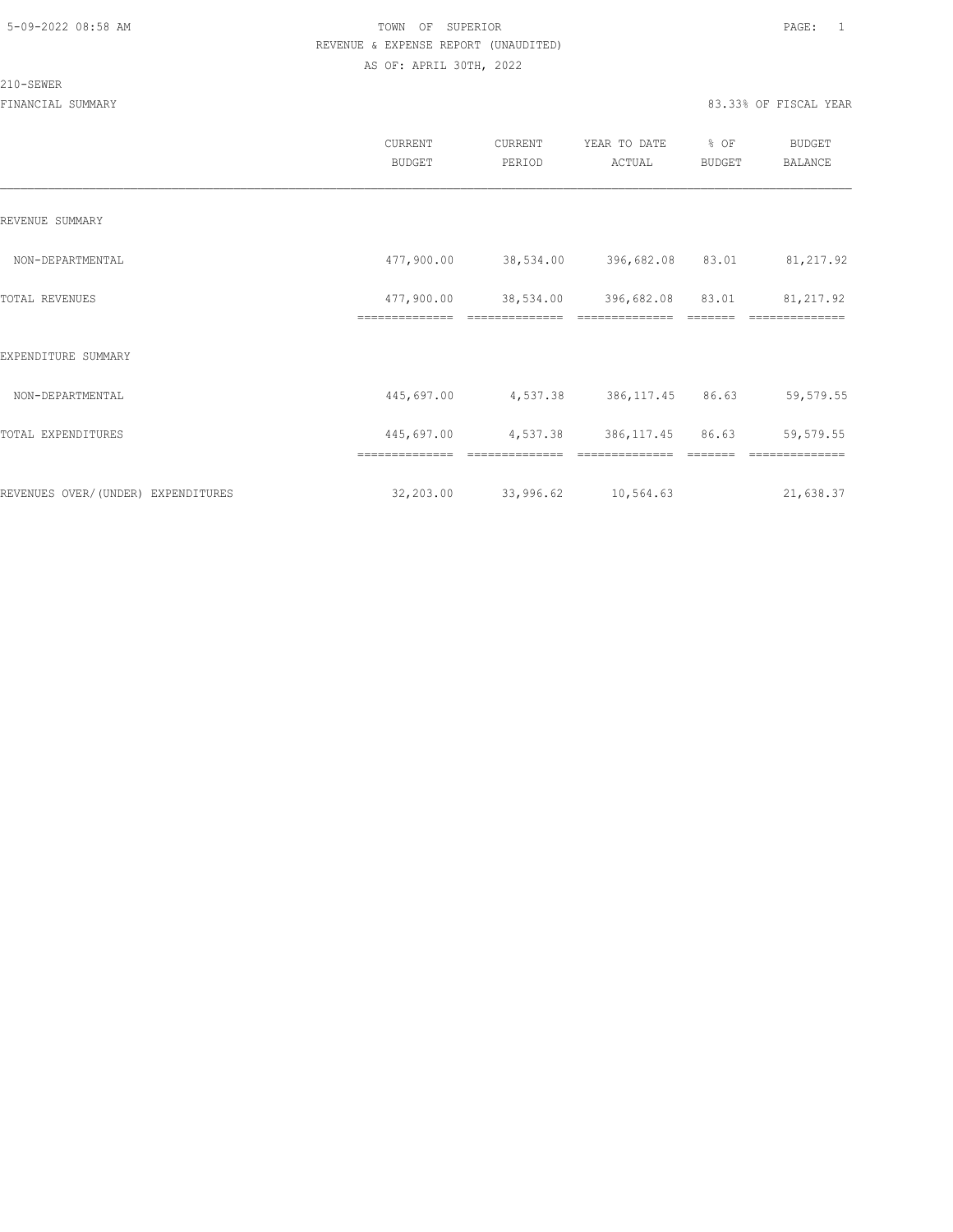#### 220-AMBULANCE

|                                     |          | <b>CURRENT</b><br><b>BUDGET</b> | CURRENT<br>PERIOD           | YEAR TO DATE<br>ACTUAL | % OF<br><b>BUDGET</b> | <b>BUDGET</b><br>BALANCE |
|-------------------------------------|----------|---------------------------------|-----------------------------|------------------------|-----------------------|--------------------------|
| REVENUE SUMMARY                     |          |                                 |                             |                        |                       |                          |
| NON-DEPARTMENTAL                    |          | 510,000.00                      | 21,953.87                   | 296,123.04             | 58.06                 | 213,876.96               |
| TOTAL REVENUES                      |          | 510,000.00<br>==============    | 21,953.87<br>-------------- | 296, 123.04            | 58.06                 | 213,876.96               |
| EXPENDITURE SUMMARY                 |          |                                 |                             |                        |                       |                          |
| NON-DEPARTMENTAL                    |          | 539,999.00                      | 13,234.01                   | 383,979.94 71.11       |                       | 156,019.06               |
| TOTAL EXPENDITURES                  |          | 539,999.00                      | 13,234.01                   | 383, 979.94 71.11      |                       | 156,019.06               |
|                                     |          | ==============                  | ==============              | ==============         |                       | ==============           |
| REVENUES OVER/ (UNDER) EXPENDITURES | $\left($ | 29,999.00)                      | 8,719.86 (87,856.90)        |                        |                       | 57,857.90                |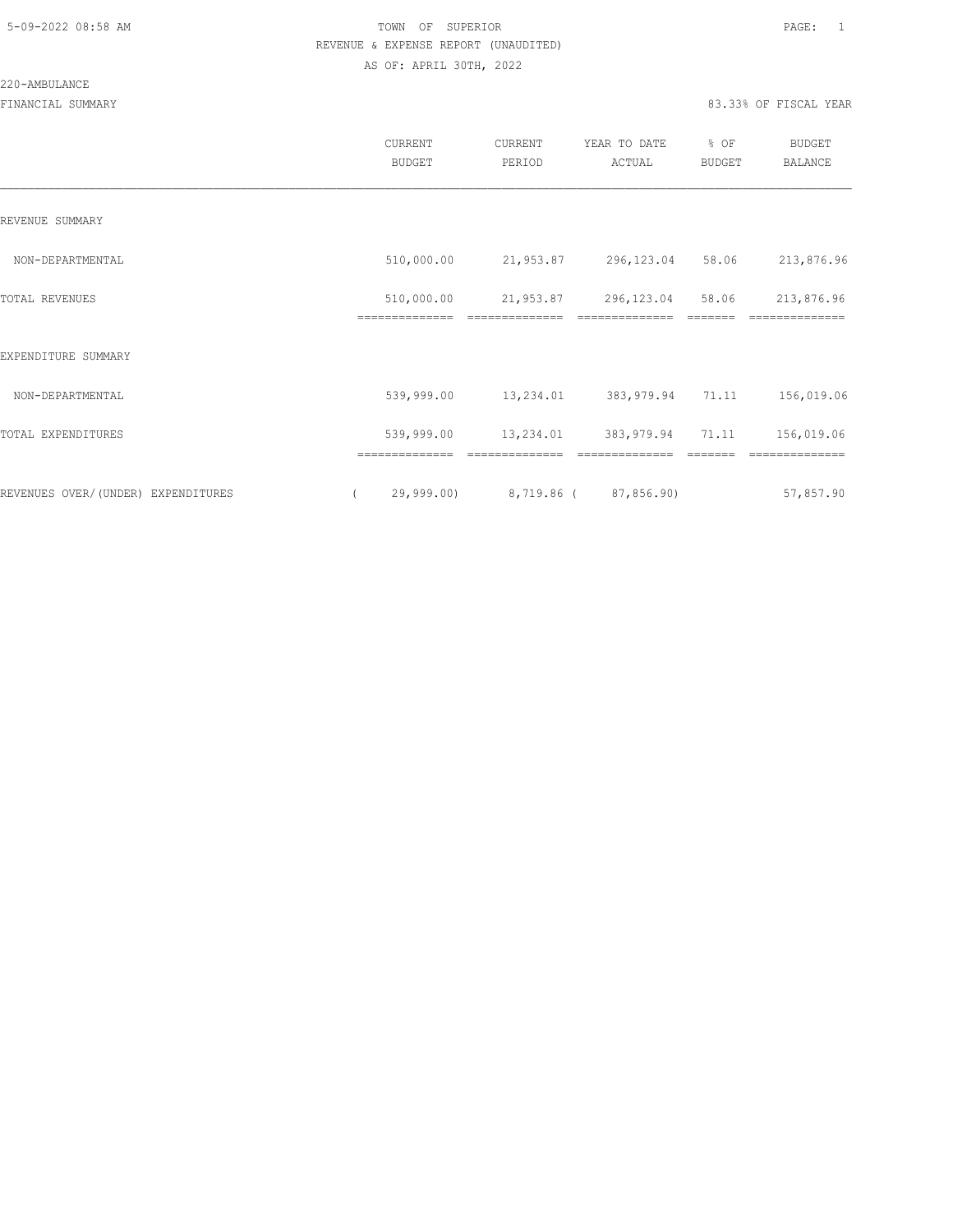#### 230-CEMETARY

|                                    | CURRENT<br>BUDGET | CURRENT<br>PERIOD                        | YEAR TO DATE<br>ACTUAL                              | % OF<br>BUDGET                | BUDGET<br>BALANCE            |
|------------------------------------|-------------------|------------------------------------------|-----------------------------------------------------|-------------------------------|------------------------------|
| REVENUE SUMMARY                    |                   |                                          |                                                     |                               |                              |
| NON-DEPARTMENTAL                   |                   |                                          | 25,000.00 ( 1,100.00) 55,900.00 223.60 ( 30,900.00) |                               |                              |
| TOTAL REVENUES                     | --------------    | 25,000.00 ( 1,100.00)<br>--------------- | ---------------                                     | 55,900.00 223.60 (<br>------- | 30,900.00)<br>-------------- |
| EXPENDITURE SUMMARY                |                   |                                          |                                                     |                               |                              |
| NON-DEPARTMENTAL                   | 18,991.00         | 192.02                                   | 36,416.93 191.76 ( 17,425.93)                       |                               |                              |
| TOTAL EXPENDITURES                 | 18,991.00         | 192.02                                   | 36,416.93 191.76 ( 17,425.93)                       |                               |                              |
|                                    |                   |                                          |                                                     |                               |                              |
| REVENUES OVER/(UNDER) EXPENDITURES |                   |                                          | $6,009.00$ ( $1,292.02$ ) 19,483.07                 |                               | (13, 474.07)                 |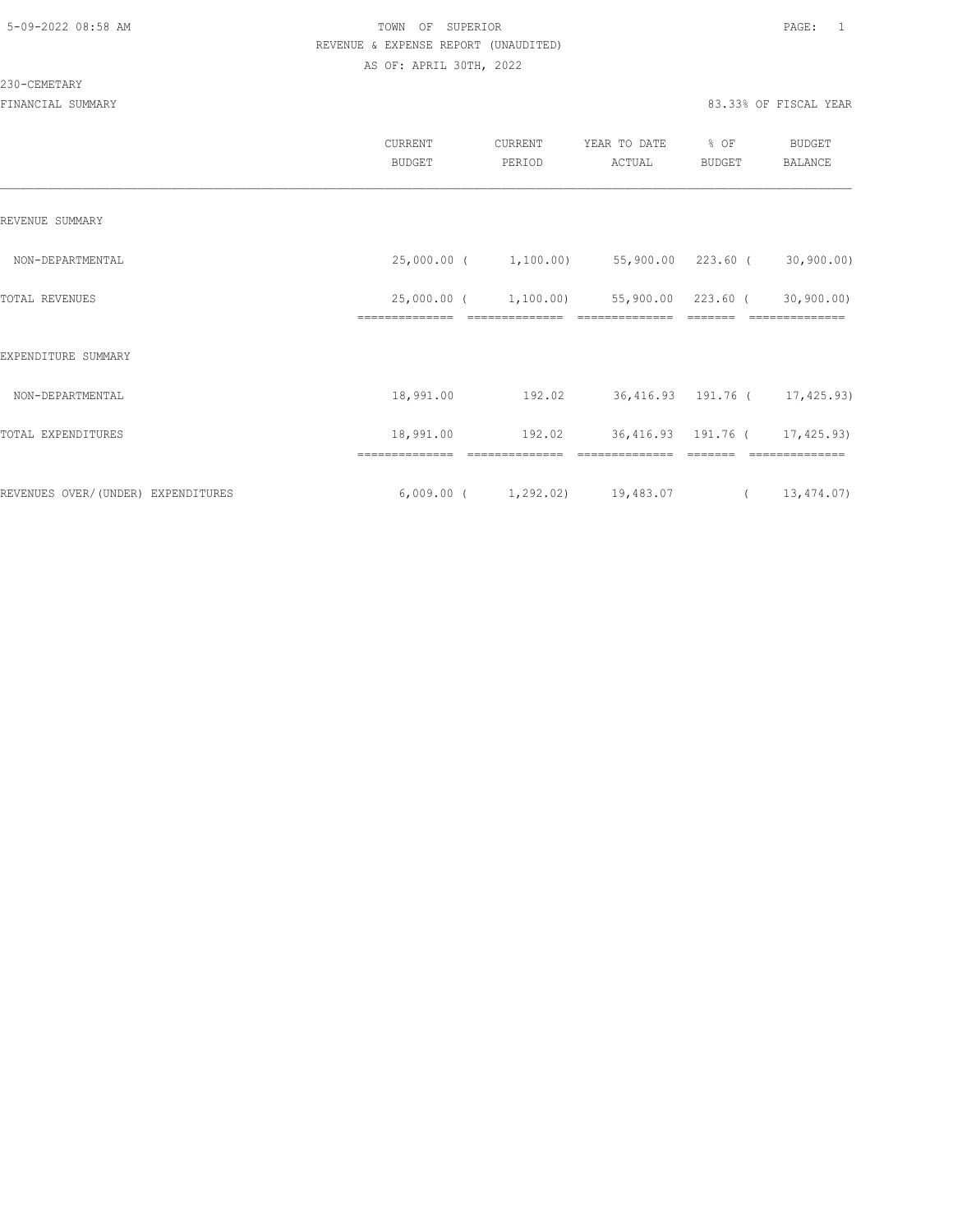# 300-HIGHWAY USERS REVENUE

|                                    | CURRENT<br><b>BUDGET</b>       | CURRENT<br>PERIOD | YEAR TO DATE<br>ACTUAL                  | % OF<br>BUDGET | BUDGET<br><b>BALANCE</b> |
|------------------------------------|--------------------------------|-------------------|-----------------------------------------|----------------|--------------------------|
| REVENUE SUMMARY                    |                                |                   |                                         |                |                          |
| NON-DEPARTMENTAL                   | 1,318,659.00                   |                   | 25,401.86 233,869.00 17.74 1,084,790.00 |                |                          |
| TOTAL REVENUES                     | 1,318,659.00<br>============== | 25,401.86         | 233,869.00                              | 17.74          | 1,084,790.00             |
| EXPENDITURE SUMMARY                |                                |                   |                                         |                |                          |
| NON-DEPARTMENTAL                   | 1,253,097.00                   | 18,813.91         | 542,923.97 43.33                        |                | 710,173.03               |
| TOTAL EXPENDITURES                 | 1,253,097.00                   | 18,813.91         | 542, 923.97 43.33                       |                | 710,173.03               |
|                                    | ==============                 |                   | ==============                          |                | --------------           |
| REVENUES OVER/(UNDER) EXPENDITURES | 65,562.00                      |                   | $6,587.95$ ( 309,054.97)                |                | 374,616.97               |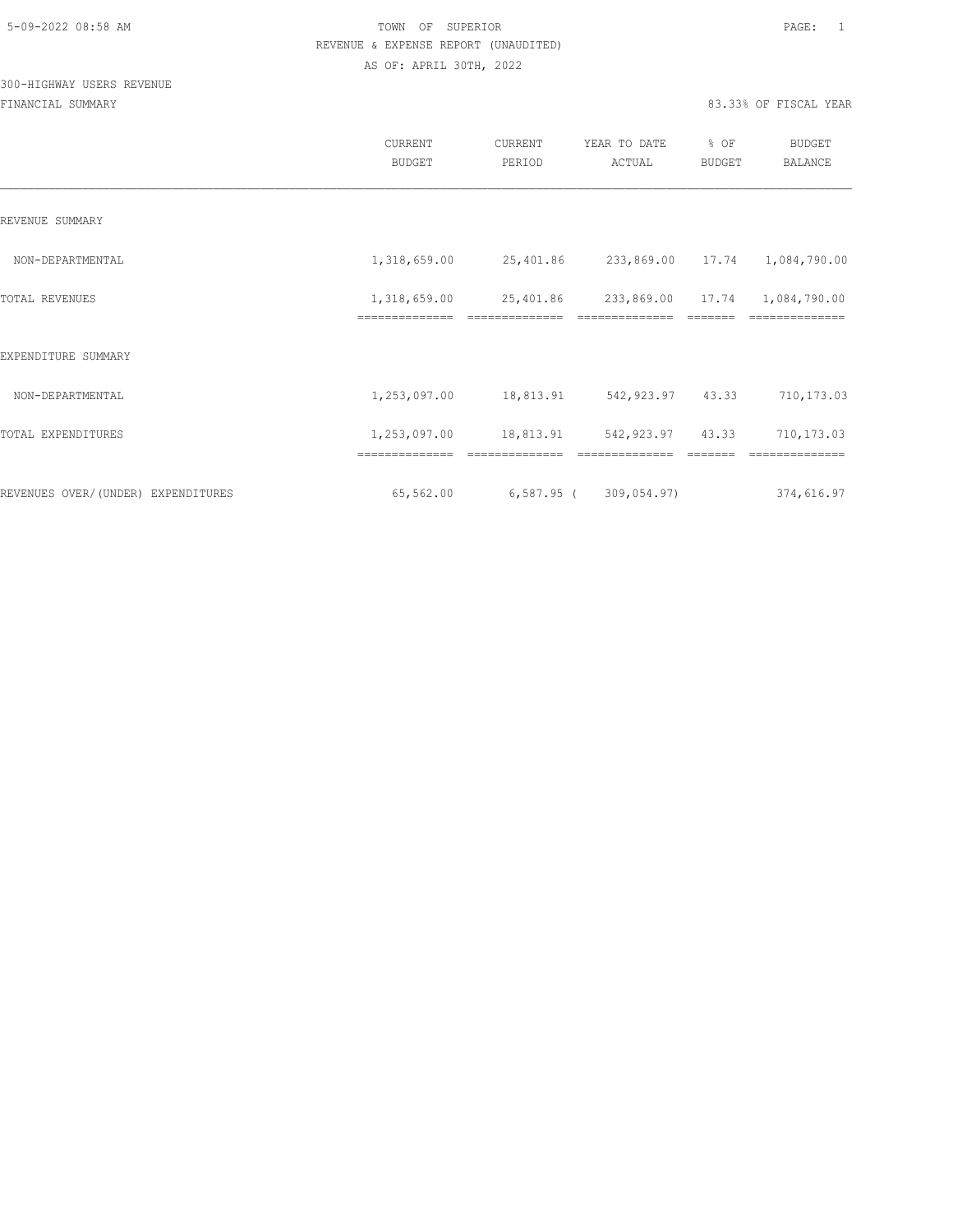310-EXCISE TAX

|                                    | <b>CURRENT</b><br><b>BUDGET</b> | CURRENT<br>PERIOD | YEAR TO DATE<br>ACTUAL                          | % OF<br><b>BUDGET</b> | BUDGET<br>BALANCE             |
|------------------------------------|---------------------------------|-------------------|-------------------------------------------------|-----------------------|-------------------------------|
| REVENUE SUMMARY                    |                                 |                   |                                                 |                       |                               |
| NON-DEPARTMENTAL                   | 115,771.00                      |                   | 18,727.77 295,378.89 255.14 (                   |                       | 179,607.89)                   |
| <b>TOTAL REVENUES</b>              | 115,771.00<br>==============    | ==============    | 18,727.77 295,378.89 255.14 (<br>============== |                       | 179,607.89)<br>============== |
| EXPENDITURE SUMMARY                |                                 |                   |                                                 |                       |                               |
| NON-DEPARTMENTAL                   | 173,583.00                      | 229.27            | 86, 194. 54 49. 66                              |                       | 87,388.46                     |
| TOTAL EXPENDITURES                 | 173,583.00                      | 229.27            | 86, 194. 54 49. 66                              |                       | 87,388.46                     |
| REVENUES OVER/(UNDER) EXPENDITURES | 57,812.00                       | 18,498.50         | 209,184.35                                      | $\sqrt{2}$            | 266, 996.35                   |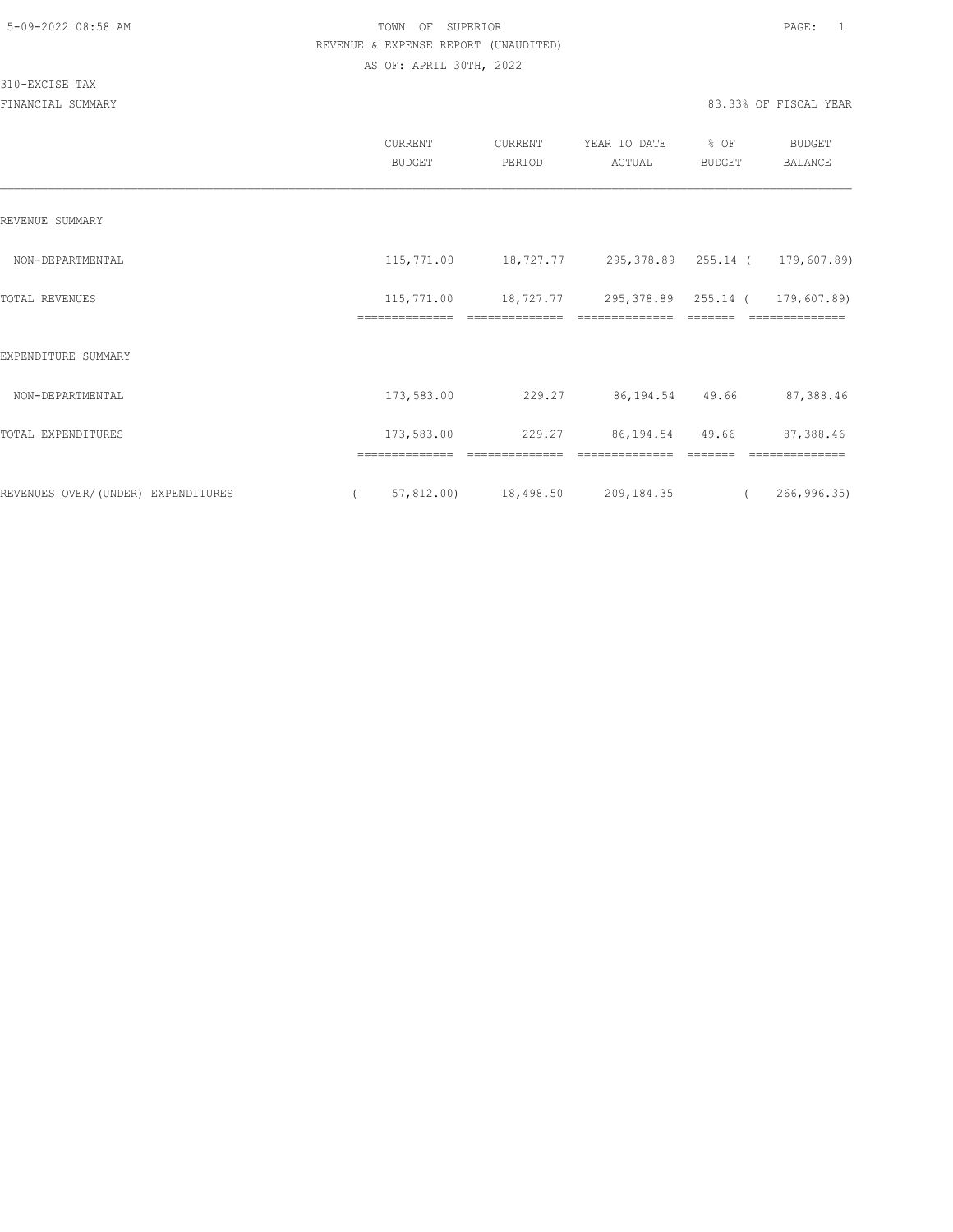|                     | CURRENT<br>BUDGET | CURRENT<br>PERIOD                                                                                                                                                                                                                                                                                                                                                                                                                                                                      | YEAR TO DATE<br>ACTUAL | % OF<br>BUDGET      | BUDGET<br>BALANCE                                                                                                                                                                                                                                                                                                                                                                                                                                                                            |
|---------------------|-------------------|----------------------------------------------------------------------------------------------------------------------------------------------------------------------------------------------------------------------------------------------------------------------------------------------------------------------------------------------------------------------------------------------------------------------------------------------------------------------------------------|------------------------|---------------------|----------------------------------------------------------------------------------------------------------------------------------------------------------------------------------------------------------------------------------------------------------------------------------------------------------------------------------------------------------------------------------------------------------------------------------------------------------------------------------------------|
| REVENUE SUMMARY     |                   |                                                                                                                                                                                                                                                                                                                                                                                                                                                                                        |                        |                     |                                                                                                                                                                                                                                                                                                                                                                                                                                                                                              |
|                     | ==============    | $\begin{array}{cccccccccc} \multicolumn{2}{c}{} & \multicolumn{2}{c}{} & \multicolumn{2}{c}{} & \multicolumn{2}{c}{} & \multicolumn{2}{c}{} & \multicolumn{2}{c}{} & \multicolumn{2}{c}{} & \multicolumn{2}{c}{} & \multicolumn{2}{c}{} & \multicolumn{2}{c}{} & \multicolumn{2}{c}{} & \multicolumn{2}{c}{} & \multicolumn{2}{c}{} & \multicolumn{2}{c}{} & \multicolumn{2}{c}{} & \multicolumn{2}{c}{} & \multicolumn{2}{c}{} & \multicolumn{2}{c}{} & \multicolumn{2}{c}{} & \mult$ | ==============         |                     | $\begin{array}{c} \multicolumn{2}{c} {\textbf{1}} & \multicolumn{2}{c} {\textbf{2}} & \multicolumn{2}{c} {\textbf{3}} & \multicolumn{2}{c} {\textbf{4}} \\ \multicolumn{2}{c} {\textbf{2}} & \multicolumn{2}{c} {\textbf{3}} & \multicolumn{2}{c} {\textbf{4}} & \multicolumn{2}{c} {\textbf{5}} & \multicolumn{2}{c} {\textbf{6}} \\ \multicolumn{2}{c} {\textbf{4}} & \multicolumn{2}{c} {\textbf{5}} & \multicolumn{2}{c} {\textbf{6}} & \multicolumn{2}{c} {\textbf{6}} & \multicolumn{$ |
| EXPENDITURE SUMMARY |                   |                                                                                                                                                                                                                                                                                                                                                                                                                                                                                        |                        |                     |                                                                                                                                                                                                                                                                                                                                                                                                                                                                                              |
|                     | ==============    | --------------<br>.                                                                                                                                                                                                                                                                                                                                                                                                                                                                    | ==============         | --------<br>------- | --------------<br>.                                                                                                                                                                                                                                                                                                                                                                                                                                                                          |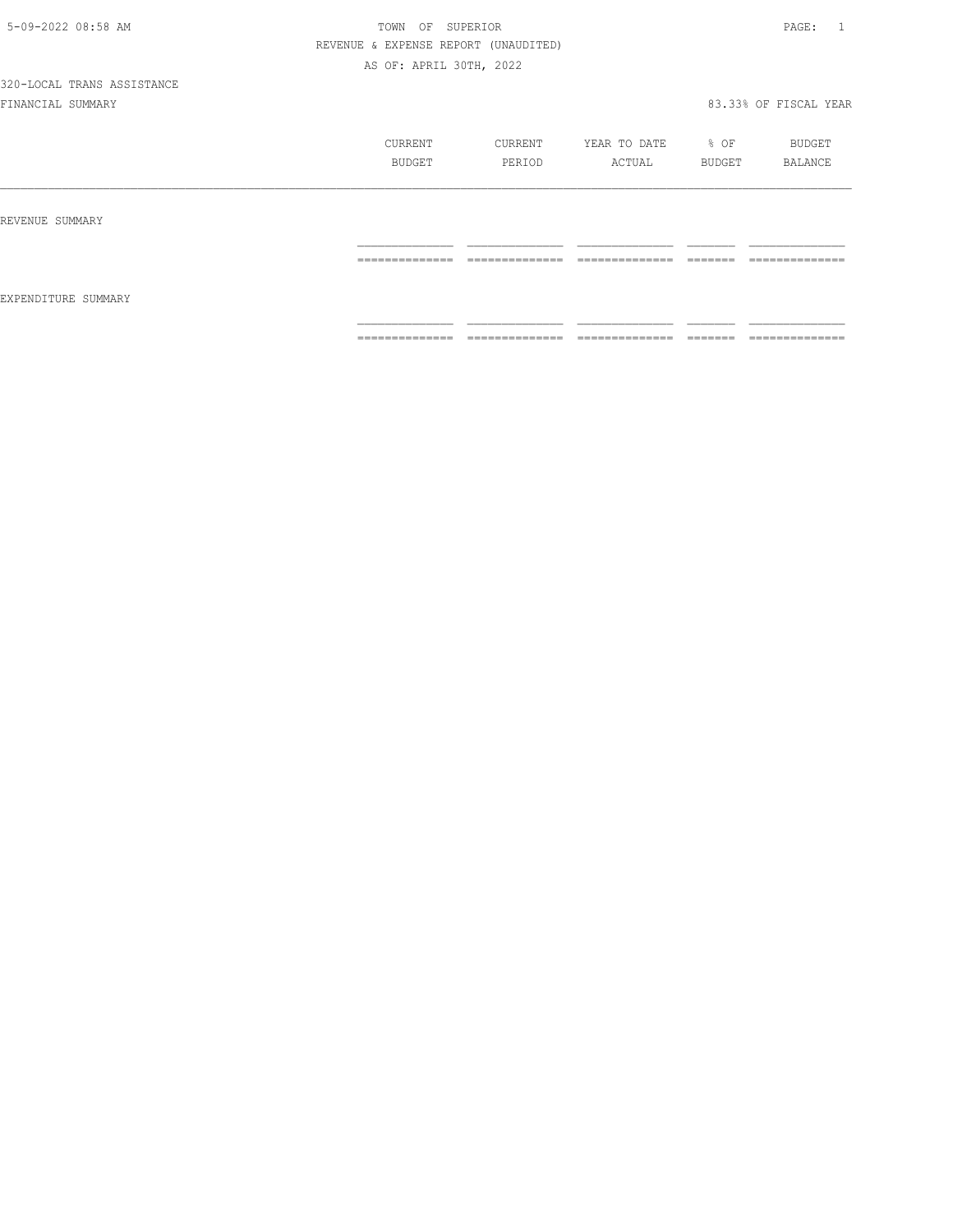400-GADA BOND

|                     | CURRENT<br>BUDGET | CURRENT<br>PERIOD | YEAR TO DATE<br>ACTUAL | % OF<br>BUDGET     | BUDGET<br>BALANCE   |
|---------------------|-------------------|-------------------|------------------------|--------------------|---------------------|
| REVENUE SUMMARY     |                   |                   |                        |                    |                     |
| EXPENDITURE SUMMARY | ==============    | ==============    | ==============         | =======            | ==============      |
|                     | ==============    | ==============    | --------------<br>.    | --------<br>______ | --------------<br>. |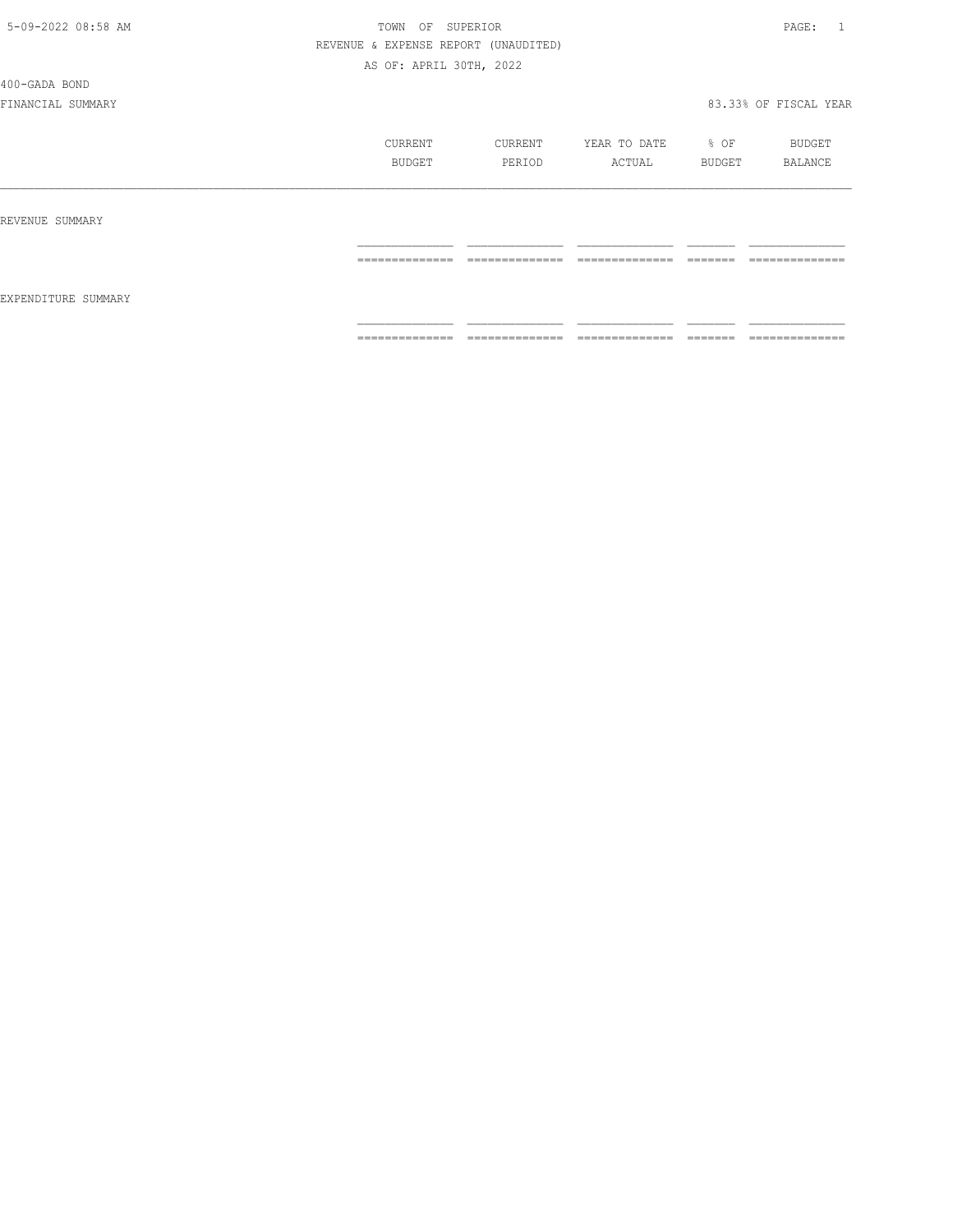#### 410-MPC BOND

|                                    | <b>CURRENT</b><br><b>BUDGET</b> | CURRENT<br>PERIOD | YEAR TO DATE<br>ACTUAL    | % OF<br><b>BUDGET</b> | <b>BUDGET</b><br>BALANCE  |
|------------------------------------|---------------------------------|-------------------|---------------------------|-----------------------|---------------------------|
| REVENUE SUMMARY                    |                                 |                   |                           |                       |                           |
| EXPENDITURE SUMMARY                |                                 |                   |                           |                       |                           |
| NON-DEPARTMENTAL                   | 0.00                            | 0.00              | 7,425.44 0.00 ( 7,425.44) |                       |                           |
| TOTAL EXPENDITURES                 | 0.00                            | 0.00              |                           |                       | 7,425.44 0.00 ( 7,425.44) |
| REVENUES OVER/(UNDER) EXPENDITURES | 0.00                            |                   | $0.00$ ( $7,425.44$ )     |                       | 7,425.44                  |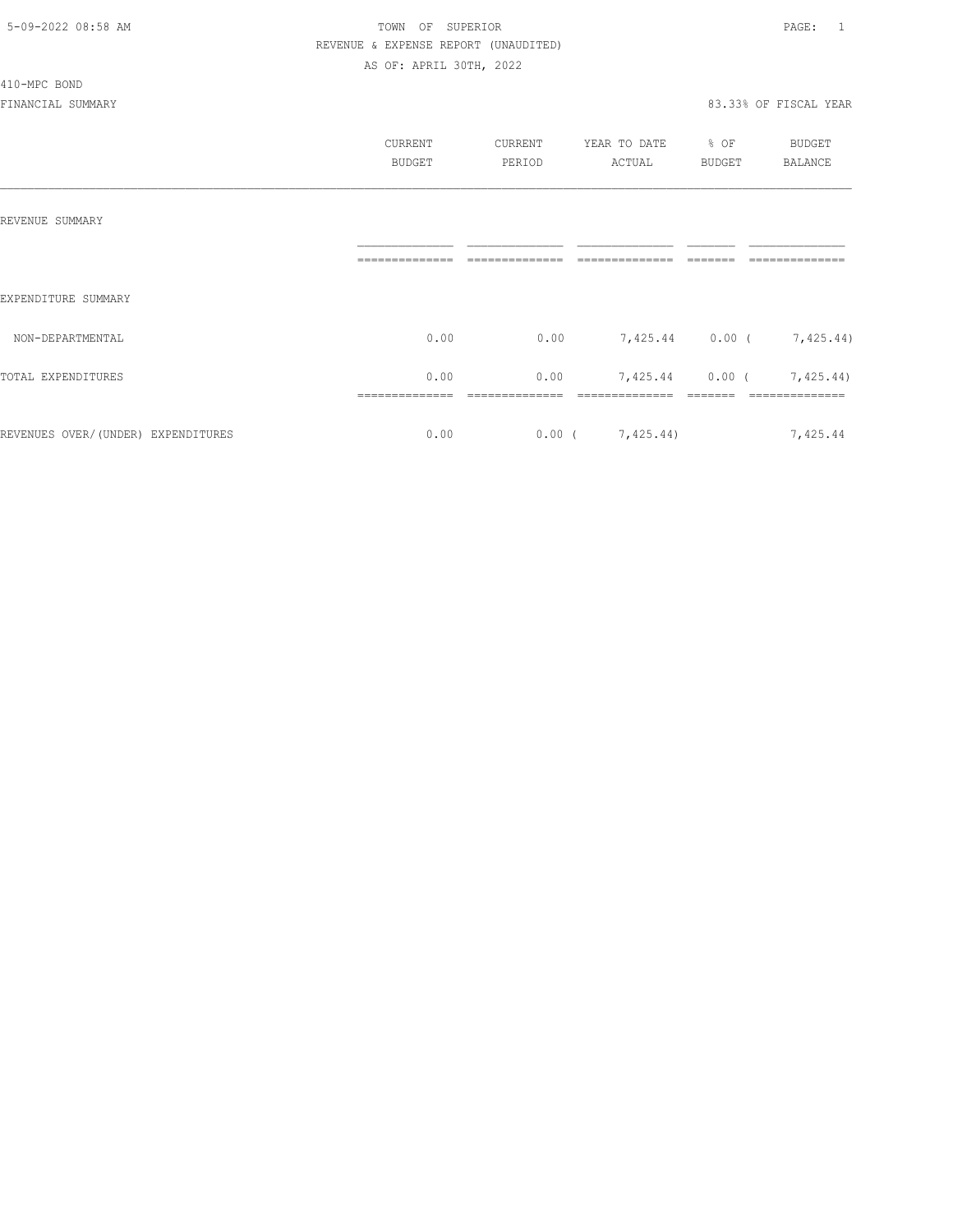#### 500-GRANTS

|                                    | CURRENT<br><b>BUDGET</b> | CURRENT<br>PERIOD      | YEAR TO DATE<br>ACTUAL           | % OF<br><b>BUDGET</b> | BUDGET<br><b>BALANCE</b>   |
|------------------------------------|--------------------------|------------------------|----------------------------------|-----------------------|----------------------------|
| REVENUE SUMMARY                    |                          |                        |                                  |                       |                            |
| NON-DEPARTMENTAL                   | 2,285,000.00             | 0.00                   | 0.00                             |                       | $0.00 \qquad 2,285,000.00$ |
| FIRE GRANTS                        | 0.00                     | 0.00                   | $31,669.95$ 0.00 ( $31,669.95$ ) |                       |                            |
| TOTAL REVENUES                     | 2,285,000.00             | 0.00<br>============== | 31,669.95 1.39 2,253,330.05      |                       |                            |
| EXPENDITURE SUMMARY                |                          |                        |                                  |                       |                            |
| NON-DEPARTMENTAL                   | 50,000.00                | 0.00                   | 2,498.55                         | 5.00                  | 47,501.45                  |
| FIRE GRANTS                        | 0.00                     | 0.00                   | 498.50                           | $0.00$ (              | 498.50)                    |
| RECREATION GRANTS                  | 0.00                     | 0.00                   | 169.89                           | $0.00$ (              | 169.89)                    |
| TOTAL EXPENDITURES                 | 50,000.00                | 0.00                   | 3,166.94                         | 6.33                  | 46,833.06                  |
| REVENUES OVER/(UNDER) EXPENDITURES | 2,235,000.00             | 0.00                   | 28,503.01                        |                       | 2,206,496.99               |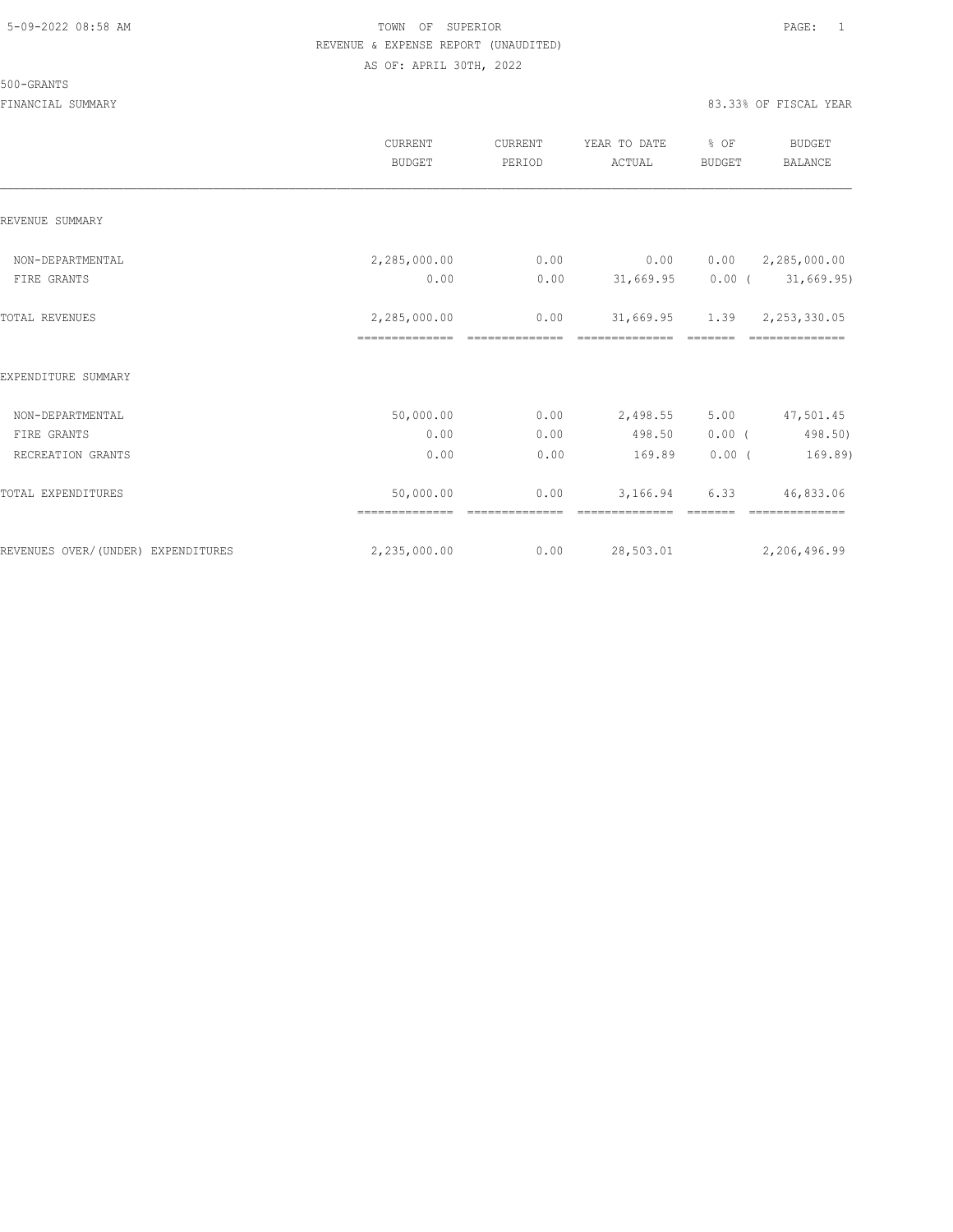# 510-Emergency Services

|                                    | CURRENT<br><b>BUDGET</b>     | CURRENT<br>PERIOD      | YEAR TO DATE<br>ACTUAL | % OF<br><b>BUDGET</b> | <b>BUDGET</b><br><b>BALANCE</b> |
|------------------------------------|------------------------------|------------------------|------------------------|-----------------------|---------------------------------|
| REVENUE SUMMARY                    |                              |                        |                        |                       |                                 |
| RC EMERGENCY SERV-FIRE             | 127,140.00                   | 0.00                   | 127,140.00             | 100.00                | 0.00                            |
| RC EMERGENCY SERV-POLICE           | 72,860.00                    | 0.00                   | 72,860.00              | 100.00                | 0.00                            |
| <b>TOTAL REVENUES</b>              | 200,000.00<br>============== | 0.00<br>============== | 200,000.00             | 100.00                | 0.00                            |
| EXPENDITURE SUMMARY                |                              |                        |                        |                       |                                 |
| RC EMERGENCY SERV-FIRE             | 127,140.00                   | 3,648.02               | 82,430.13 64.83        |                       | 44,709.87                       |
| RC EMERGENCY SERV-POLICE           | 72,860.00                    | 770.76                 | 50,400.05              | 69.17                 | 22,459.95                       |
| TOTAL EXPENDITURES                 | 200,000.00                   | 4,418.78               | 132,830.18             | 66.42                 | 67,169.82                       |
| REVENUES OVER/(UNDER) EXPENDITURES | $0.00$ (                     | 4,418.78)              | 67, 169.82             | $\sqrt{2}$            | 67, 169.82)                     |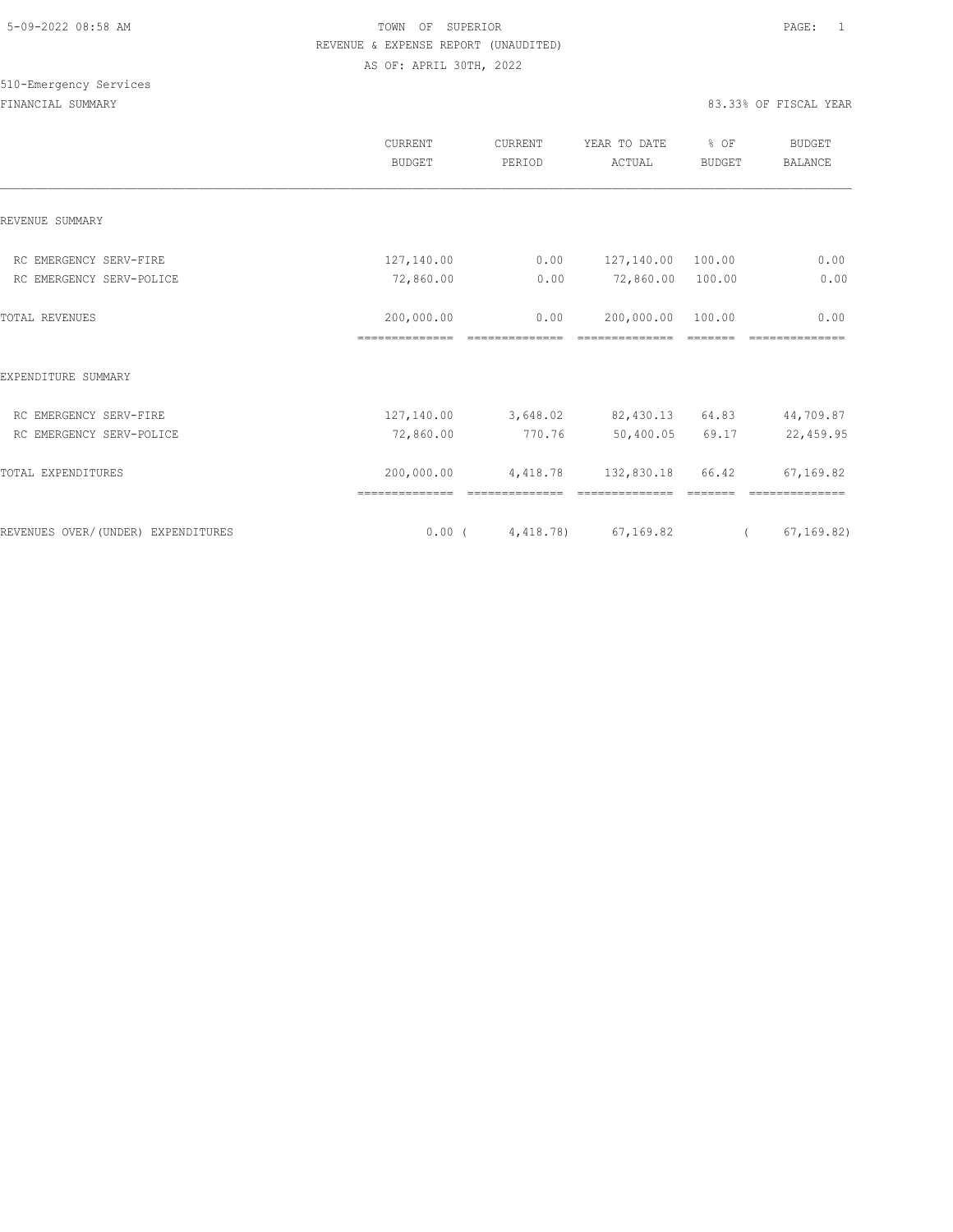|                                    | <b>CURRENT</b><br><b>BUDGET</b>                       | CURRENT<br>PERIOD | YEAR TO DATE<br>ACTUAL | % OF<br><b>BUDGET</b> | <b>BUDGET</b><br>BALANCE |
|------------------------------------|-------------------------------------------------------|-------------------|------------------------|-----------------------|--------------------------|
| REVENUE SUMMARY                    |                                                       |                   |                        |                       |                          |
| MAYOR & COUNCIL                    | 1,200,000.00                                          | 0.00              | 1,200,000.00 100.00    |                       | 0.00                     |
| ECONOMIC DEVELOPMENT               | 275,000.00                                            | 0.00              | 275,000.00 100.00      |                       | 0.00                     |
| <b>TOTAL REVENUES</b>              | 1,475,000.00                                          | 0.00              | 1,475,000.00           | 100.00                | 0.00                     |
| EXPENDITURE SUMMARY                |                                                       |                   |                        |                       |                          |
| MAYOR & COUNCIL                    | 3,500,000.00 1,024.89                                 |                   | 17,391.71              | 0.50                  | 3,482,608.29             |
| RECREATION                         | 0.00                                                  | 0.00              | 58.37                  | $0.00$ (              | 58.37)                   |
| ECONOMIC DEVELOPMENT               | 210,000.00                                            | 0.00              | 177,500.00             | 84.52                 | 32,500.00                |
| TOTAL EXPENDITURES                 | 3,710,000.00                                          |                   | 1,024.89 194,950.08    | 5.25                  | 3,515,049.92             |
| REVENUES OVER/(UNDER) EXPENDITURES | $(2, 235, 000, 00)$ $(1, 024, 89)$ $1, 280, 049, 92)$ |                   |                        |                       | (3, 515, 049.92)         |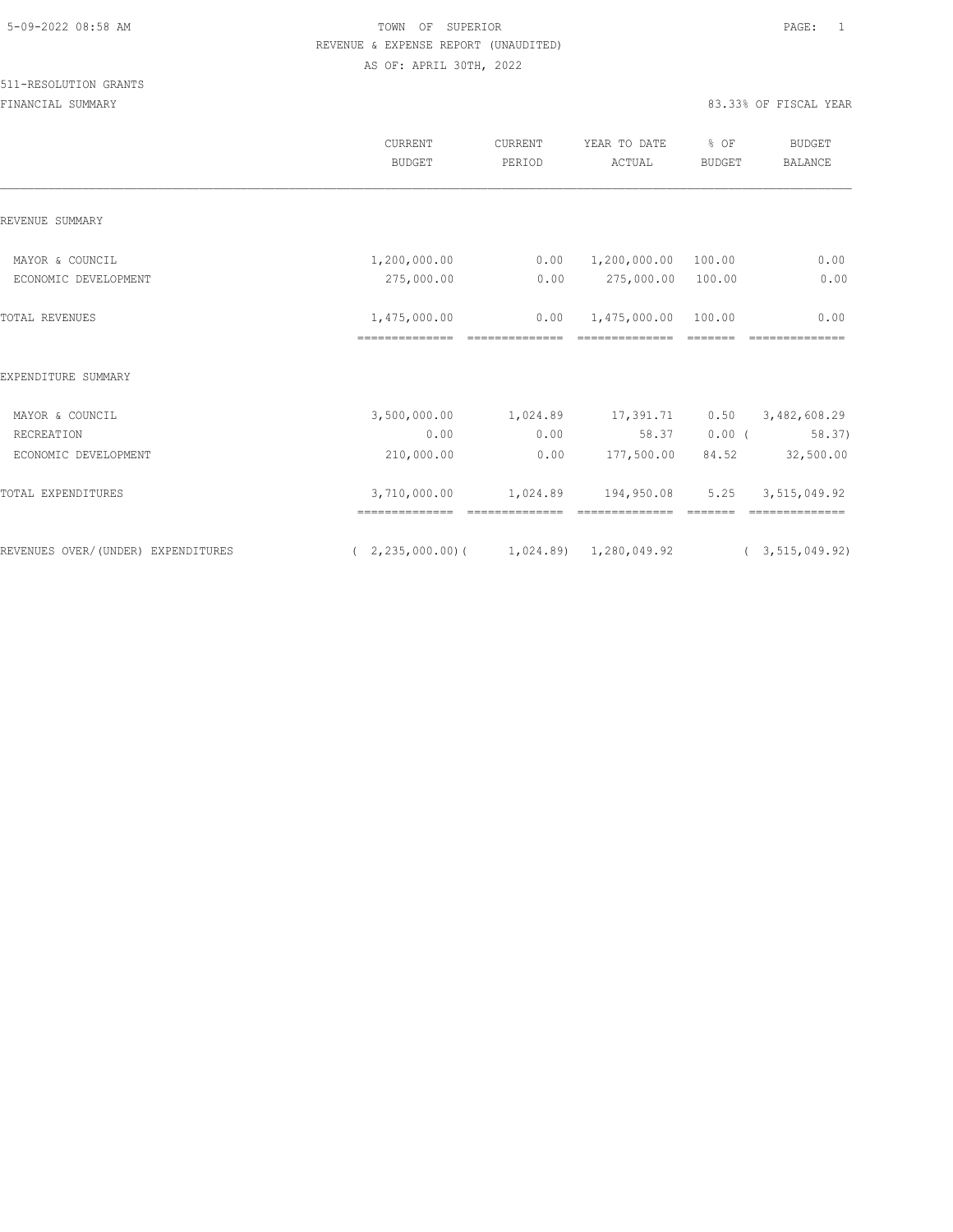512-AZCares Fund

|                     | CURRENT<br>BUDGET | CURRENT<br>PERIOD                | YEAR TO DATE<br>ACTUAL | % OF<br>BUDGET      | BUDGET<br>BALANCE             |
|---------------------|-------------------|----------------------------------|------------------------|---------------------|-------------------------------|
| REVENUE SUMMARY     |                   |                                  |                        |                     |                               |
| EXPENDITURE SUMMARY | ==============    | --------------                   | ---------------        | -------             | --------------<br>----------- |
|                     | ==============    | ---------------<br>------------- | --------------<br>.    | --------<br>------- | --------------<br>.           |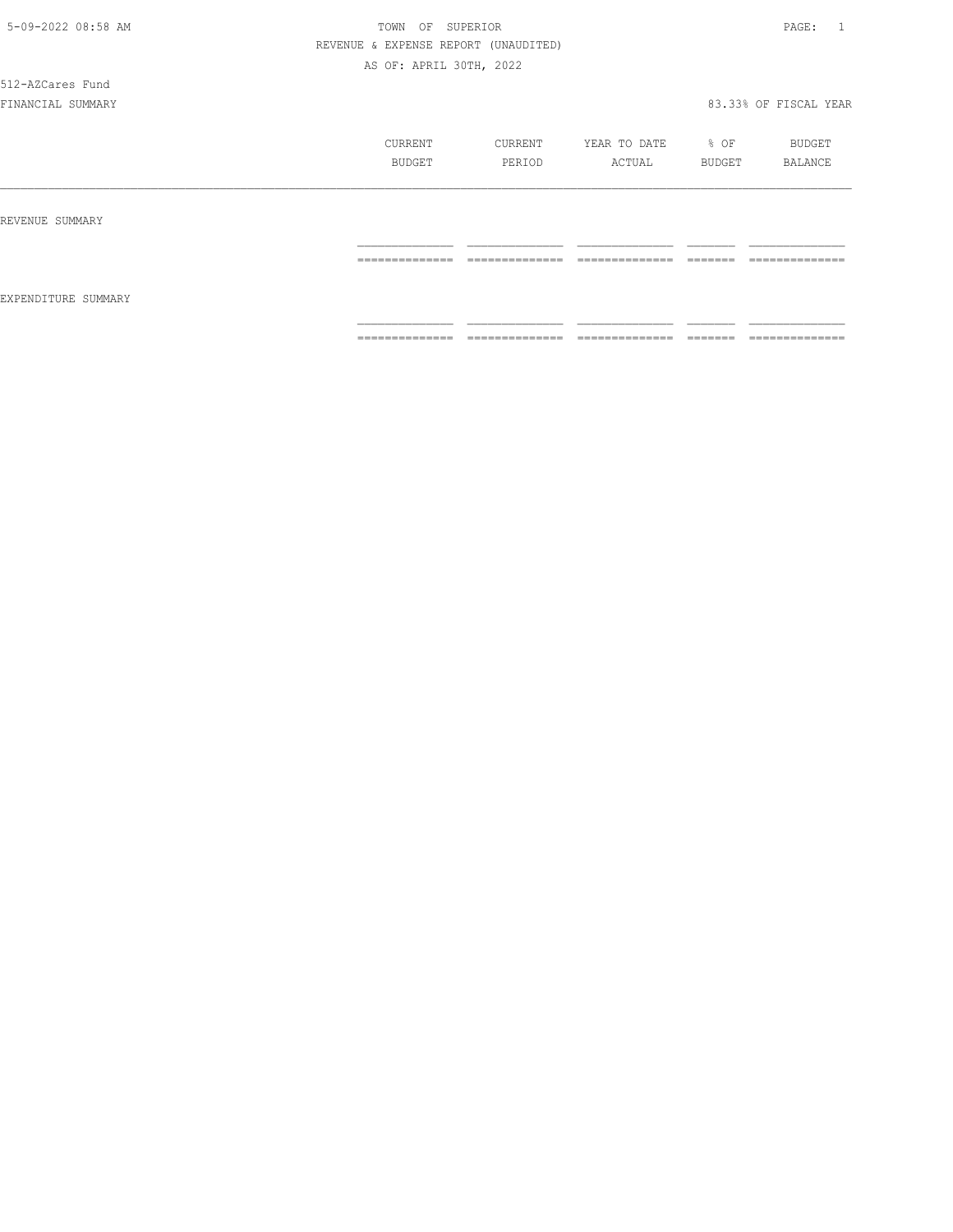# 513-POLICE GRANTS

|                     | CURRENT<br>BUDGET                                                                                                                                                                                                                                                                                                                                                                                                                                                                            | CURRENT<br>PERIOD                 | YEAR TO DATE<br>ACTUAL            | % OF<br>BUDGET      | BUDGET<br>BALANCE                                                                                                                                                                                                                                                                                                                                                                                                                                                                            |
|---------------------|----------------------------------------------------------------------------------------------------------------------------------------------------------------------------------------------------------------------------------------------------------------------------------------------------------------------------------------------------------------------------------------------------------------------------------------------------------------------------------------------|-----------------------------------|-----------------------------------|---------------------|----------------------------------------------------------------------------------------------------------------------------------------------------------------------------------------------------------------------------------------------------------------------------------------------------------------------------------------------------------------------------------------------------------------------------------------------------------------------------------------------|
| REVENUE SUMMARY     |                                                                                                                                                                                                                                                                                                                                                                                                                                                                                              |                                   |                                   |                     |                                                                                                                                                                                                                                                                                                                                                                                                                                                                                              |
| EXPENDITURE SUMMARY | ______________<br>--------------                                                                                                                                                                                                                                                                                                                                                                                                                                                             | ______________<br>--------------- | ______________<br>--------------- | ________<br>------- | ______________<br>----------------                                                                                                                                                                                                                                                                                                                                                                                                                                                           |
|                     | $\begin{array}{c} \multicolumn{2}{c} {\textbf{1}} & \multicolumn{2}{c} {\textbf{2}} & \multicolumn{2}{c} {\textbf{3}} & \multicolumn{2}{c} {\textbf{4}} \\ \multicolumn{2}{c} {\textbf{2}} & \multicolumn{2}{c} {\textbf{3}} & \multicolumn{2}{c} {\textbf{4}} & \multicolumn{2}{c} {\textbf{5}} & \multicolumn{2}{c} {\textbf{6}} \\ \multicolumn{2}{c} {\textbf{4}} & \multicolumn{2}{c} {\textbf{5}} & \multicolumn{2}{c} {\textbf{6}} & \multicolumn{2}{c} {\textbf{6}} & \multicolumn{$ | ______________<br>--------------- | ______________<br>--------------- | ________<br>------- | $\begin{array}{c} \multicolumn{2}{c} {\textbf{1}} & \multicolumn{2}{c} {\textbf{2}} & \multicolumn{2}{c} {\textbf{3}} & \multicolumn{2}{c} {\textbf{4}} \\ \multicolumn{2}{c} {\textbf{5}} & \multicolumn{2}{c} {\textbf{6}} & \multicolumn{2}{c} {\textbf{7}} & \multicolumn{2}{c} {\textbf{8}} & \multicolumn{2}{c} {\textbf{9}} \\ \multicolumn{2}{c} {\textbf{1}} & \multicolumn{2}{c} {\textbf{1}} & \multicolumn{2}{c} {\textbf{1}} & \multicolumn{2}{c} {\textbf{1}} & \multicolumn{$ |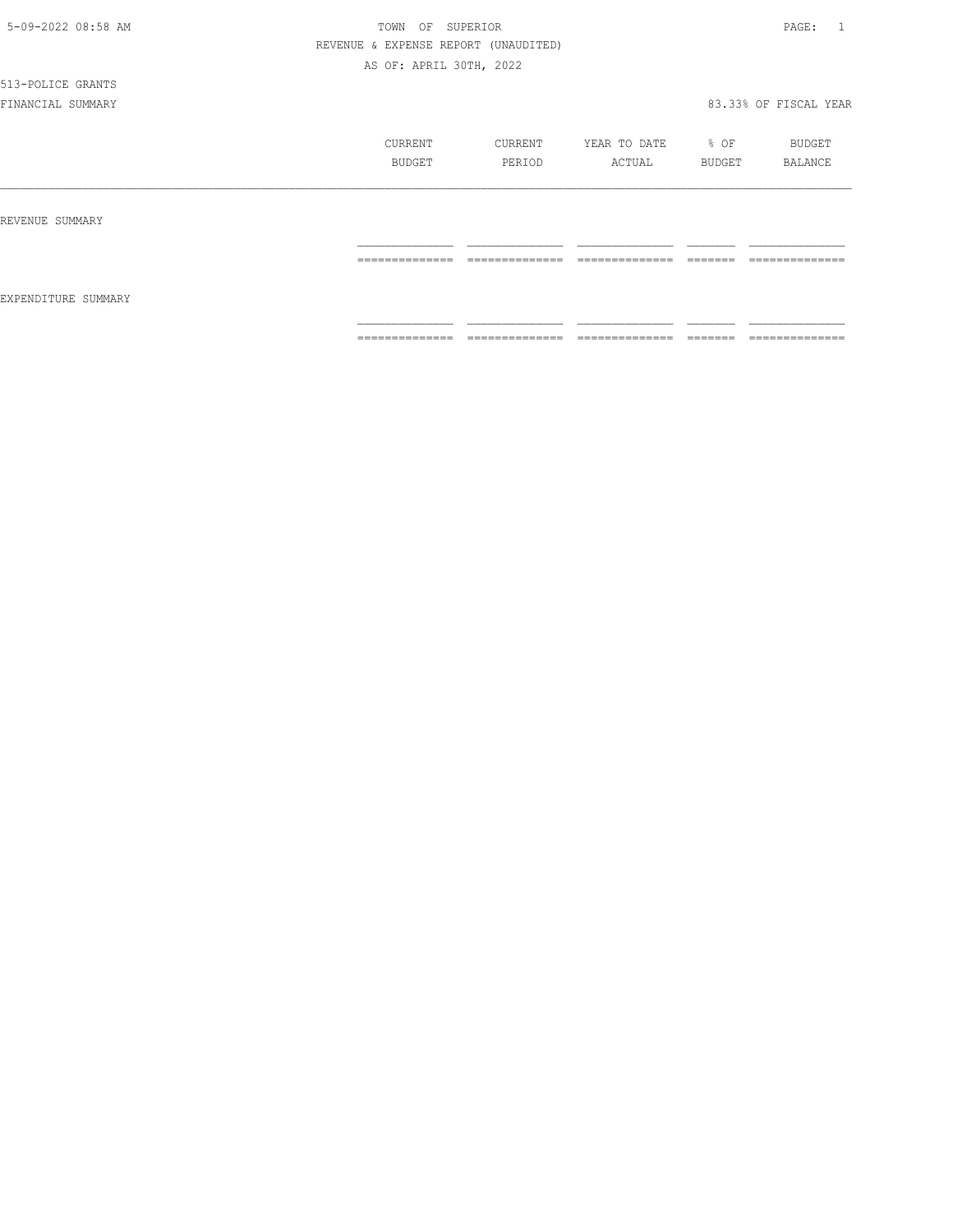|                                    | CURRENT        | CURRENT                         | YEAR TO DATE               | % OF          | BUDGET     |
|------------------------------------|----------------|---------------------------------|----------------------------|---------------|------------|
|                                    | <b>BUDGET</b>  | PERIOD                          | ACTUAL                     | <b>BUDGET</b> | BALANCE    |
|                                    |                |                                 |                            |               |            |
|                                    |                |                                 |                            |               |            |
| REVENUE SUMMARY                    |                |                                 |                            |               |            |
|                                    | -------------- |                                 |                            |               |            |
|                                    |                |                                 |                            |               |            |
| EXPENDITURE SUMMARY                |                |                                 |                            |               |            |
| ECONOMIC DEVELOPMENT               | 0.00           | 2,500.00                        | 25,523.50 0.00 (25,523.50) |               |            |
|                                    |                |                                 |                            |               |            |
| TOTAL EXPENDITURES                 | 0.00           | 2,500.00                        | 25,523.50 0.00 (           |               | 25,523.50) |
|                                    |                |                                 |                            |               |            |
|                                    |                |                                 |                            |               |            |
| REVENUES OVER/(UNDER) EXPENDITURES |                | $0.00$ ( 2,500.00) ( 25,523.50) |                            |               | 25,523.50  |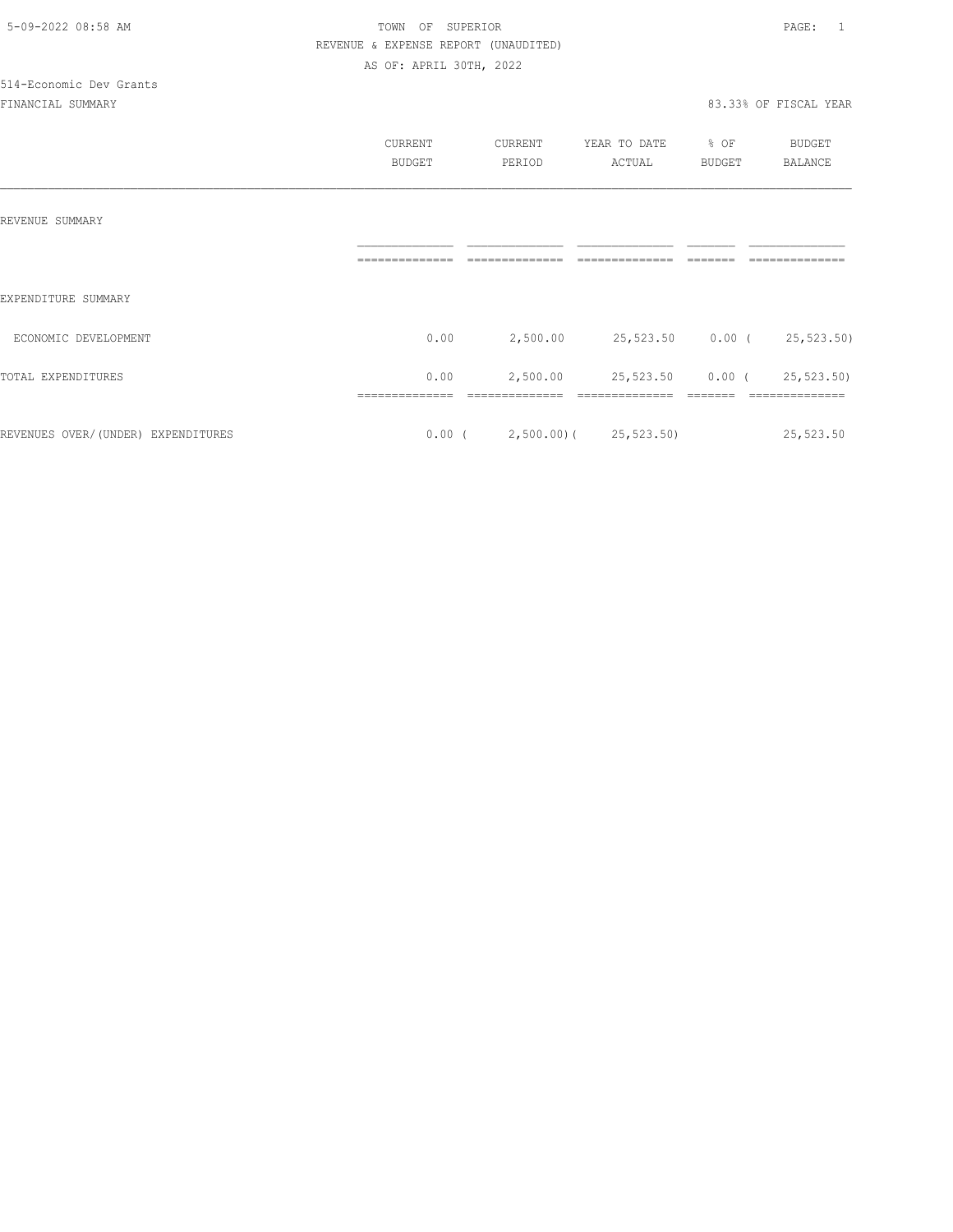# 800-FIRE DEPT PENSION

|                     | CURRENT<br>BUDGET | CURRENT<br>PERIOD   | YEAR TO DATE<br>ACTUAL            | % OF<br>BUDGET                                                                                                                                                                                                                                                                                                                                                                                                                                                                         | BUDGET<br>BALANCE |
|---------------------|-------------------|---------------------|-----------------------------------|----------------------------------------------------------------------------------------------------------------------------------------------------------------------------------------------------------------------------------------------------------------------------------------------------------------------------------------------------------------------------------------------------------------------------------------------------------------------------------------|-------------------|
| REVENUE SUMMARY     |                   |                     |                                   |                                                                                                                                                                                                                                                                                                                                                                                                                                                                                        |                   |
|                     | ==============    | ==============      | ______________<br>--------------- | $\begin{array}{cccccccccccccc} \multicolumn{2}{c}{} & \multicolumn{2}{c}{} & \multicolumn{2}{c}{} & \multicolumn{2}{c}{} & \multicolumn{2}{c}{} & \multicolumn{2}{c}{} & \multicolumn{2}{c}{} & \multicolumn{2}{c}{} & \multicolumn{2}{c}{} & \multicolumn{2}{c}{} & \multicolumn{2}{c}{} & \multicolumn{2}{c}{} & \multicolumn{2}{c}{} & \multicolumn{2}{c}{} & \multicolumn{2}{c}{} & \multicolumn{2}{c}{} & \multicolumn{2}{c}{} & \multicolumn{2}{c}{} & \multicolumn{2}{c}{} & \$ | ==============    |
| EXPENDITURE SUMMARY |                   |                     |                                   |                                                                                                                                                                                                                                                                                                                                                                                                                                                                                        |                   |
|                     | ==============    | --------------<br>. | ______________<br>.               | --------<br>------                                                                                                                                                                                                                                                                                                                                                                                                                                                                     | ==============    |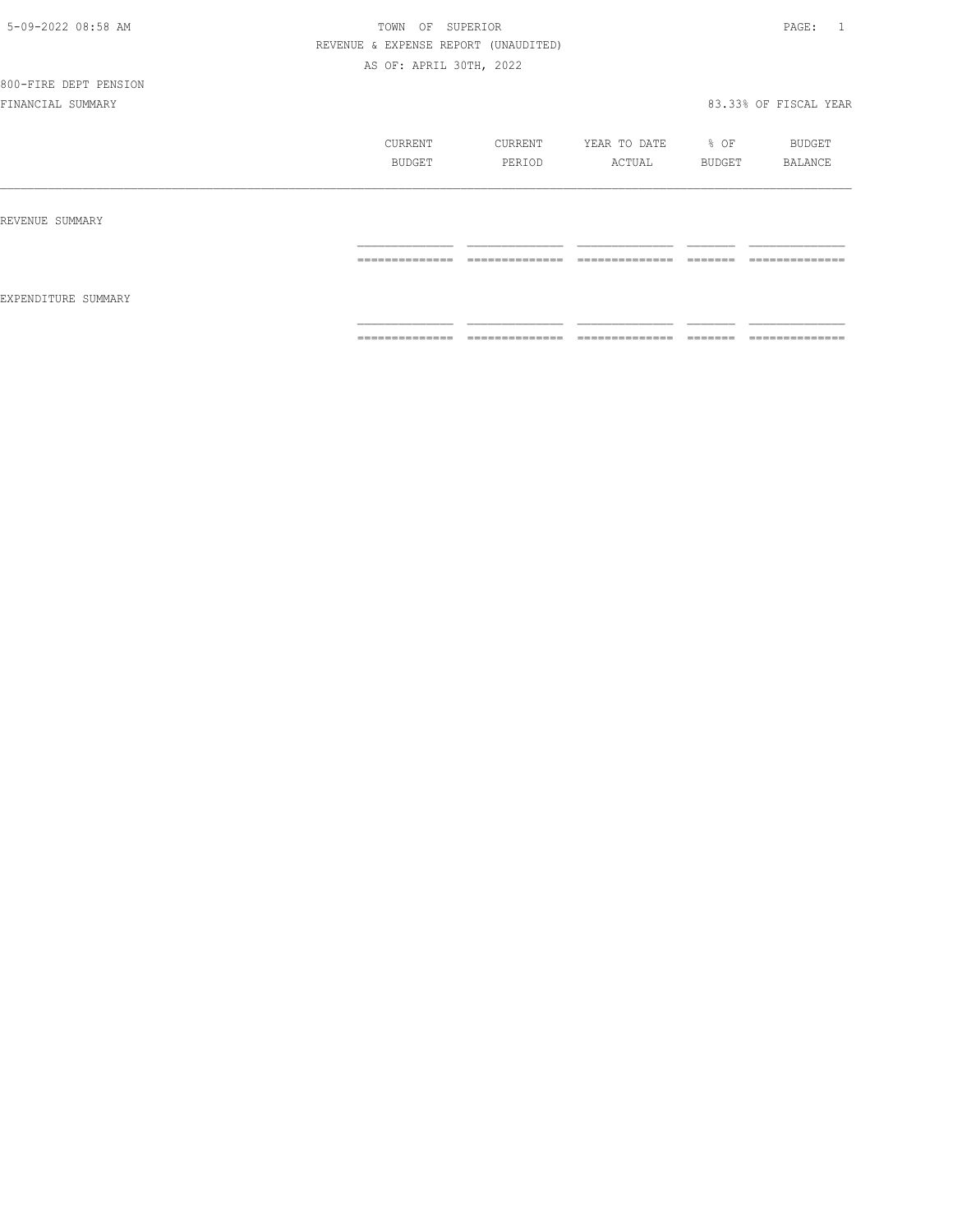810-LGIP

|                     | CURRENT<br>BUDGET | CURRENT<br>PERIOD   | YEAR TO DATE<br>ACTUAL | % OF<br>BUDGET      | BUDGET<br>BALANCE                |
|---------------------|-------------------|---------------------|------------------------|---------------------|----------------------------------|
| REVENUE SUMMARY     |                   |                     |                        |                     |                                  |
|                     | ==============    | ______________<br>. | ==============         | -------<br>-------  | ---------------<br>------------- |
| EXPENDITURE SUMMARY |                   |                     |                        |                     |                                  |
|                     | ==============    | ==============      | ==============         | --------<br>------- | --------------                   |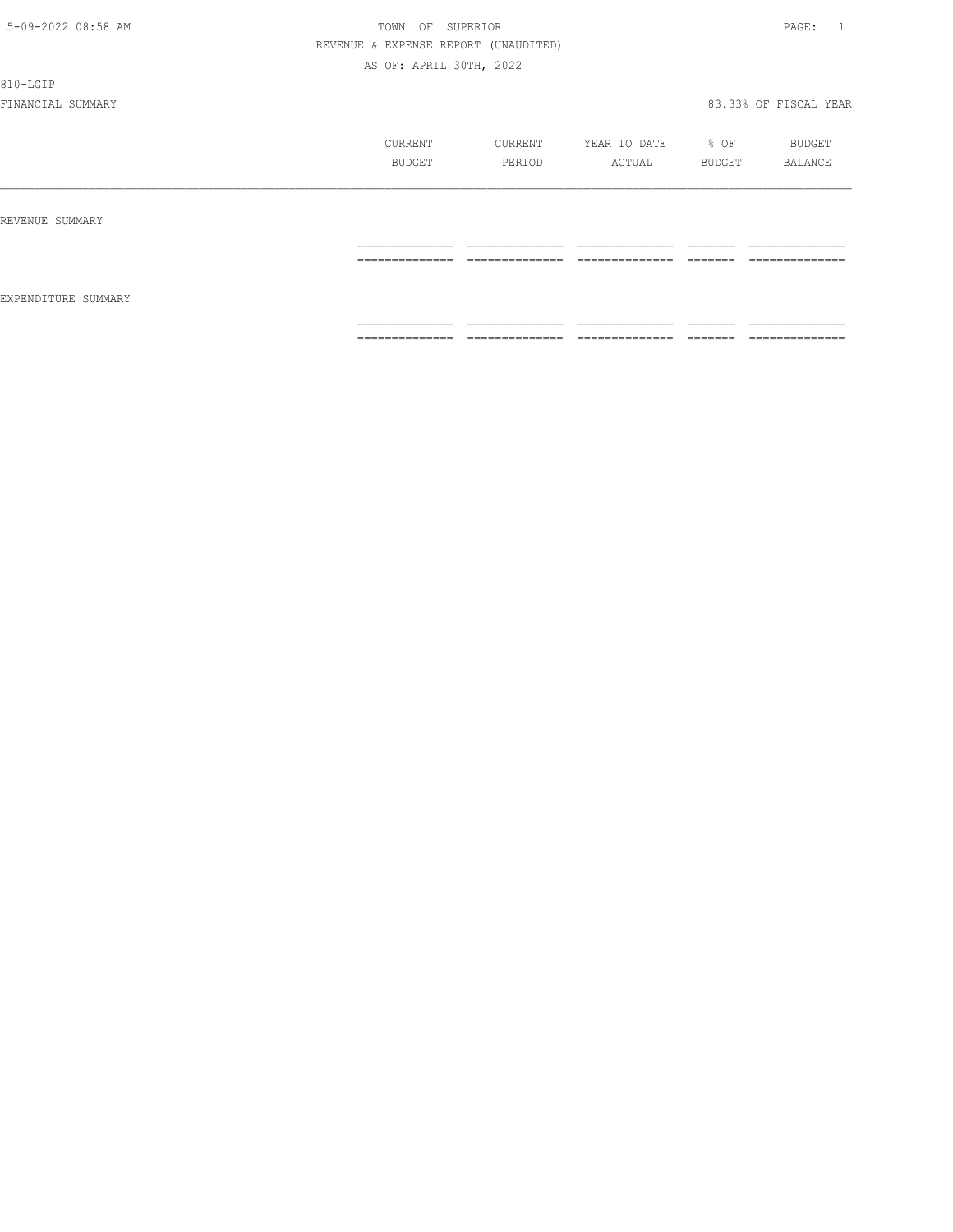#### 820-EXPLORERS

|                     | CURRENT<br><b>BUDGET</b> | CURRENT<br>PERIOD                 | YEAR TO DATE<br>ACTUAL             | % OF<br>BUDGET                                                                                                                                                                                                                                                                                                                                                                                                                                                                         | BUDGET<br><b>BALANCE</b>         |
|---------------------|--------------------------|-----------------------------------|------------------------------------|----------------------------------------------------------------------------------------------------------------------------------------------------------------------------------------------------------------------------------------------------------------------------------------------------------------------------------------------------------------------------------------------------------------------------------------------------------------------------------------|----------------------------------|
| REVENUE SUMMARY     |                          |                                   |                                    |                                                                                                                                                                                                                                                                                                                                                                                                                                                                                        |                                  |
|                     | ==============           | ==============                    | ==============                     | $\begin{array}{cccccccccc} \multicolumn{2}{c}{} & \multicolumn{2}{c}{} & \multicolumn{2}{c}{} & \multicolumn{2}{c}{} & \multicolumn{2}{c}{} & \multicolumn{2}{c}{} & \multicolumn{2}{c}{} & \multicolumn{2}{c}{} & \multicolumn{2}{c}{} & \multicolumn{2}{c}{} & \multicolumn{2}{c}{} & \multicolumn{2}{c}{} & \multicolumn{2}{c}{} & \multicolumn{2}{c}{} & \multicolumn{2}{c}{} & \multicolumn{2}{c}{} & \multicolumn{2}{c}{} & \multicolumn{2}{c}{} & \multicolumn{2}{c}{} & \mult$ | ==============                   |
| EXPENDITURE SUMMARY | ==============           | --------------<br>--------------- | ---------------<br>--------------- | --------<br>-------                                                                                                                                                                                                                                                                                                                                                                                                                                                                    | --------------<br>-------------- |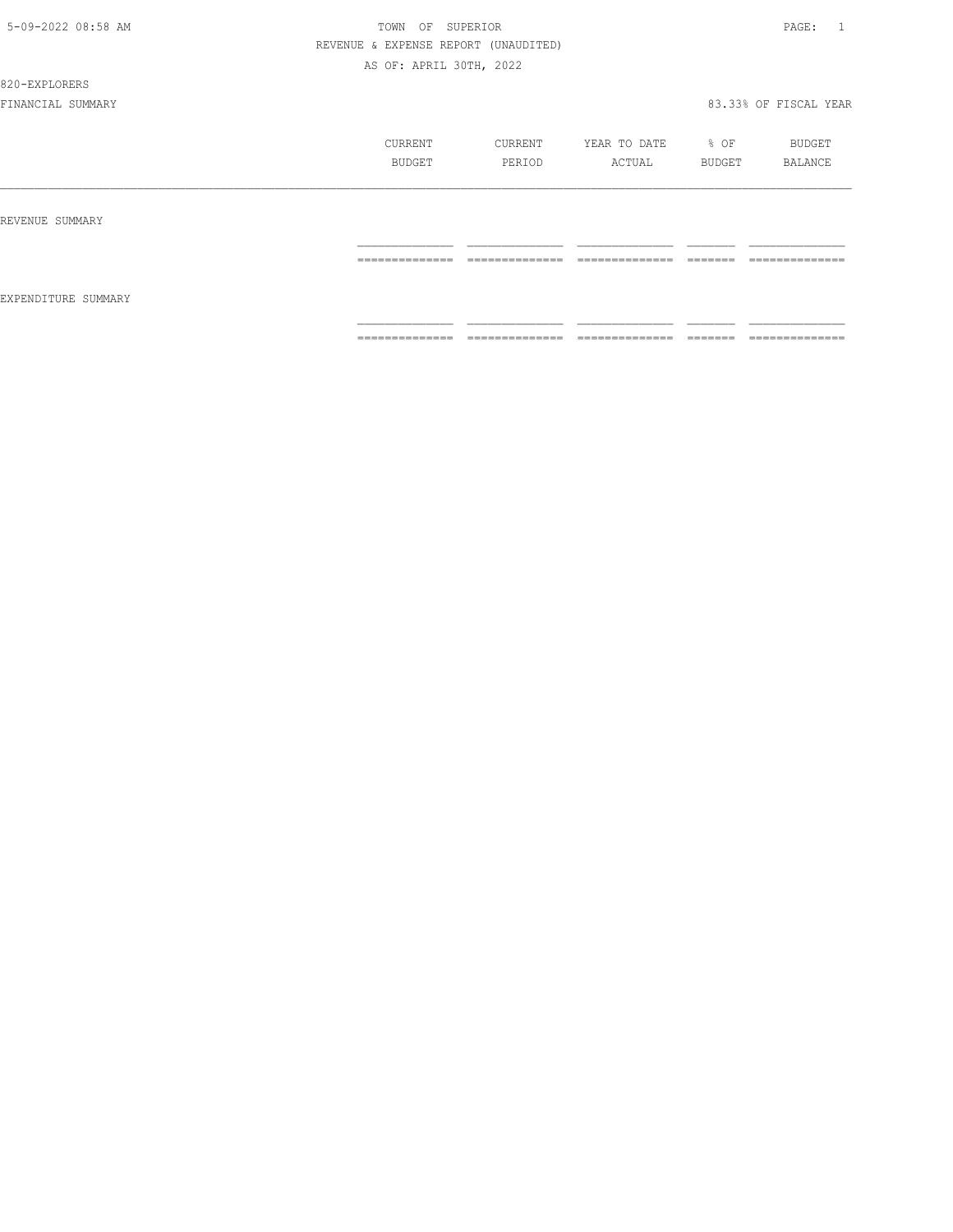|                                     | CURRENT<br><b>BUDGET</b> | CURRENT<br>PERIOD | YEAR TO DATE<br>ACTUAL | % OF<br><b>BUDGET</b>                                                                                                                                                                                                                                                                                                              | BUDGET<br><b>BALANCE</b>  |
|-------------------------------------|--------------------------|-------------------|------------------------|------------------------------------------------------------------------------------------------------------------------------------------------------------------------------------------------------------------------------------------------------------------------------------------------------------------------------------|---------------------------|
| REVENUE SUMMARY                     |                          |                   |                        |                                                                                                                                                                                                                                                                                                                                    |                           |
| NON-DEPARTMENTAL                    | 0.00                     | 0.00              |                        |                                                                                                                                                                                                                                                                                                                                    | 7,075.00 0.00 ( 7,075.00) |
| TOTAL REVENUES                      | 0.00                     | 0.00              | 7,075.00               | 0.00(                                                                                                                                                                                                                                                                                                                              | 7,075.00)                 |
| EXPENDITURE SUMMARY                 |                          |                   |                        |                                                                                                                                                                                                                                                                                                                                    |                           |
| NON-DEPARTMENTAL                    | 0.00                     | 0.00              |                        |                                                                                                                                                                                                                                                                                                                                    | 2,570.98 0.00 ( 2,570.98) |
| TOTAL EXPENDITURES                  | 0.00                     | 0.00              | 2,570.98               |                                                                                                                                                                                                                                                                                                                                    | $0.00$ ( 2,570.98)        |
| REVENUES OVER/ (UNDER) EXPENDITURES | 0.00                     | 0.00              | 4,504.02               | $\overline{a}$ and $\overline{a}$ and $\overline{a}$ and $\overline{a}$ and $\overline{a}$ and $\overline{a}$ and $\overline{a}$ and $\overline{a}$ and $\overline{a}$ and $\overline{a}$ and $\overline{a}$ and $\overline{a}$ and $\overline{a}$ and $\overline{a}$ and $\overline{a}$ and $\overline{a}$ and $\overline{a}$ and | 4,504.02)                 |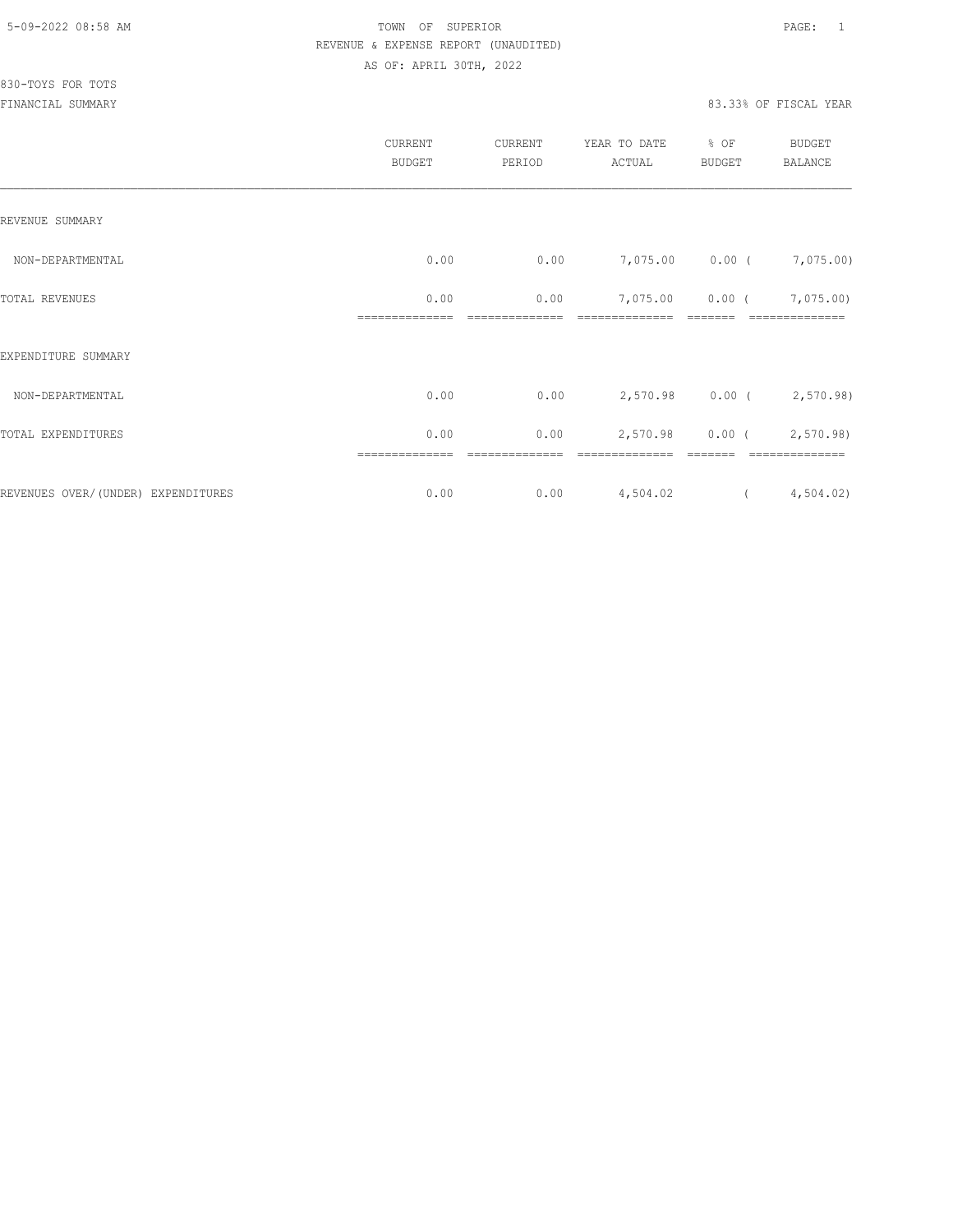840-GENERAL FIXED ASSETS

|                     | CURRENT<br><b>BUDGET</b>                                                                                                                                                                                                                                                                                                                                                                                                                                                                     | CURRENT<br>PERIOD                                                                                                                                                                                                                                                                                                                                                                                                                                                                      | YEAR TO DATE<br>ACTUAL                                                                                                                                                                                                                                                                                                                                                                                                                                                                 | % OF<br>BUDGET       | BUDGET<br>BALANCE                |
|---------------------|----------------------------------------------------------------------------------------------------------------------------------------------------------------------------------------------------------------------------------------------------------------------------------------------------------------------------------------------------------------------------------------------------------------------------------------------------------------------------------------------|----------------------------------------------------------------------------------------------------------------------------------------------------------------------------------------------------------------------------------------------------------------------------------------------------------------------------------------------------------------------------------------------------------------------------------------------------------------------------------------|----------------------------------------------------------------------------------------------------------------------------------------------------------------------------------------------------------------------------------------------------------------------------------------------------------------------------------------------------------------------------------------------------------------------------------------------------------------------------------------|----------------------|----------------------------------|
| REVENUE SUMMARY     |                                                                                                                                                                                                                                                                                                                                                                                                                                                                                              |                                                                                                                                                                                                                                                                                                                                                                                                                                                                                        |                                                                                                                                                                                                                                                                                                                                                                                                                                                                                        |                      |                                  |
|                     | --------------<br>.                                                                                                                                                                                                                                                                                                                                                                                                                                                                          | --------------<br>_______________                                                                                                                                                                                                                                                                                                                                                                                                                                                      | ---------------<br>_______________                                                                                                                                                                                                                                                                                                                                                                                                                                                     | --------<br>________ | --------------<br>______________ |
| EXPENDITURE SUMMARY |                                                                                                                                                                                                                                                                                                                                                                                                                                                                                              |                                                                                                                                                                                                                                                                                                                                                                                                                                                                                        |                                                                                                                                                                                                                                                                                                                                                                                                                                                                                        |                      |                                  |
|                     | $\begin{array}{c} \multicolumn{2}{c} {\textbf{1}} & \multicolumn{2}{c} {\textbf{2}} & \multicolumn{2}{c} {\textbf{3}} & \multicolumn{2}{c} {\textbf{4}} \\ \multicolumn{2}{c} {\textbf{2}} & \multicolumn{2}{c} {\textbf{3}} & \multicolumn{2}{c} {\textbf{4}} & \multicolumn{2}{c} {\textbf{5}} & \multicolumn{2}{c} {\textbf{6}} \\ \multicolumn{2}{c} {\textbf{4}} & \multicolumn{2}{c} {\textbf{5}} & \multicolumn{2}{c} {\textbf{6}} & \multicolumn{2}{c} {\textbf{6}} & \multicolumn{$ | $\begin{array}{cccccccccc} \multicolumn{2}{c}{} & \multicolumn{2}{c}{} & \multicolumn{2}{c}{} & \multicolumn{2}{c}{} & \multicolumn{2}{c}{} & \multicolumn{2}{c}{} & \multicolumn{2}{c}{} & \multicolumn{2}{c}{} & \multicolumn{2}{c}{} & \multicolumn{2}{c}{} & \multicolumn{2}{c}{} & \multicolumn{2}{c}{} & \multicolumn{2}{c}{} & \multicolumn{2}{c}{} & \multicolumn{2}{c}{} & \multicolumn{2}{c}{} & \multicolumn{2}{c}{} & \multicolumn{2}{c}{} & \multicolumn{2}{c}{} & \mult$ | $\begin{array}{cccccccccc} \multicolumn{2}{c}{} & \multicolumn{2}{c}{} & \multicolumn{2}{c}{} & \multicolumn{2}{c}{} & \multicolumn{2}{c}{} & \multicolumn{2}{c}{} & \multicolumn{2}{c}{} & \multicolumn{2}{c}{} & \multicolumn{2}{c}{} & \multicolumn{2}{c}{} & \multicolumn{2}{c}{} & \multicolumn{2}{c}{} & \multicolumn{2}{c}{} & \multicolumn{2}{c}{} & \multicolumn{2}{c}{} & \multicolumn{2}{c}{} & \multicolumn{2}{c}{} & \multicolumn{2}{c}{} & \multicolumn{2}{c}{} & \mult$ |                      | ==============                   |